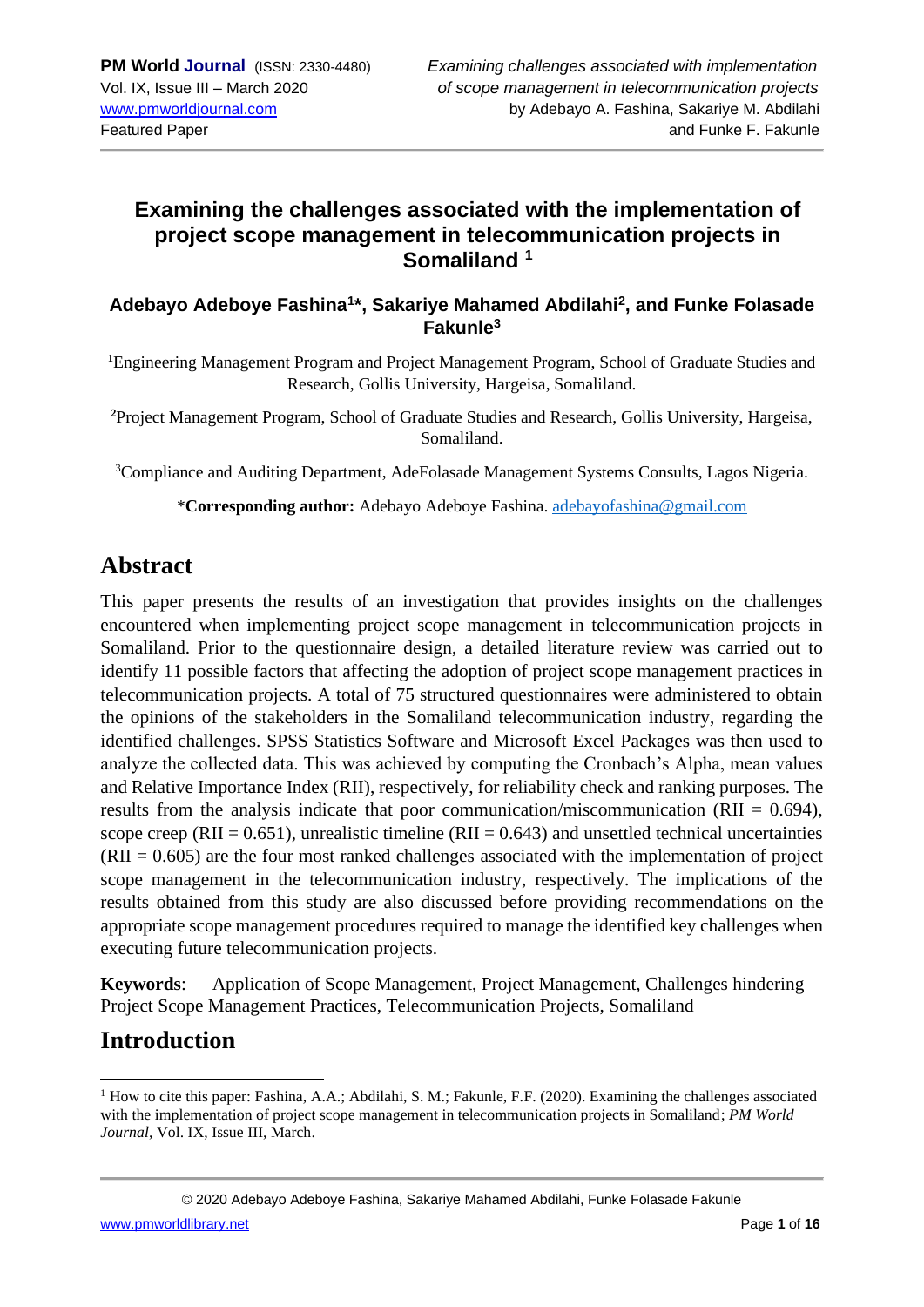In recent years, successful project managers are aware that a careful scope control is vital to time and cost delivery of projects (Charvat, 2003). Consequently, they now pay adequate attention to project scope management (Dexter, 2010; Frame, 2003). This is because, it has been established in prior work that the failure to appropriately define or productively manage the scope of a project would lead to total project breakdown, late delivery or over budget (Chua, Kog, & Loh, 1999; Keivanpour, Kadi, & Mascle, 2015; Khan, 2006; Nath & Momin, 2014). Furthermore, with a vast competitiveness in the telecommunication industry, project managers are now faced with the task of successfully executing assigned projects based on a well-defined project scope that can help accomplish the overall projects goals and objectives (Khan, 2006). This implies that the success or failure of projects, particularly in the telecommunication industry, is dependent on how productive the scope management is. In addition, scope management ensures that a project's scope is accurately defined and mapped, and enables project managers to allocate the proper labor and costs necessary to complete the project.

Project scope management is about planning and controlling (Dumont, Gibson, & Fish, 1997). Managing the expectations of clients and stakeholders can be one of the most difficult tasks a project manager can be faced with. Basically, a distinct scope helps all parties involved in a project to stay on the same page throughout the lifecycle of the project. Thus, effective scope management can ensure that some of these issues are avoided by clearly defining and communicating the scope to all parties involved in the project. Project scope can help differentiate between what is and what is not involved in a project and controls what is allowed or removed as it is implemented (Bingham & Gibson, 2017; Cho & Gibson, 2001; Dumont et al., 1997). Scope management also creates control factors, that can be utilized when addressing elements that are the consequences of changes during the lifecycle of the project. Project scope is therefore critical, and without it, project managers would have no clue of what time, cost or labor involved in a project. Moreover, scope management serves as the basis for every decision a project manager will make on a job and when it is required to be changed (Bingham & Gibson, 2017; Cho & Gibson, 2001; Dumont et al., 1997).

However, managing project scope is largely concerned with defining and controlling what is and is not included in the project. According to Dekkers and Forselius (2007), scope management plays a central role in an information technology project like in the telecommunication industry. They further established that scope management has strong relations to several of the project management knowledge areas, of which they identify time, cost, quality, and risk management (Atkinson, 1999; Dekkers & Forselius, 2007). The authors believe that scope management is more important than any other of the individual knowledge areas and processes in projects. In an effort to support this argument, the authors present information that explained why 60-99 percent of all defects latent in production software could be attributed back to the requirements phase (Atkinson, 1999; Dekkers & Forselius, 2007).

Taking a closer look, the problem with project scope in telecommunication projects may arise from a number of factors (Gutierrez & Berg, 2000; Ogunberu et al., 2018). First, ambiguity in scope mostly leads to misunderstanding and redundant work in telecommunication projects. This is sometimes experienced during the installation or expansion of fiber optic technology. Another problem associated with scope management in telecommunication projects is the incompleteness and inaccuracy of project scope (Ogunberu et al., 2016). This often causes unnecessary schedule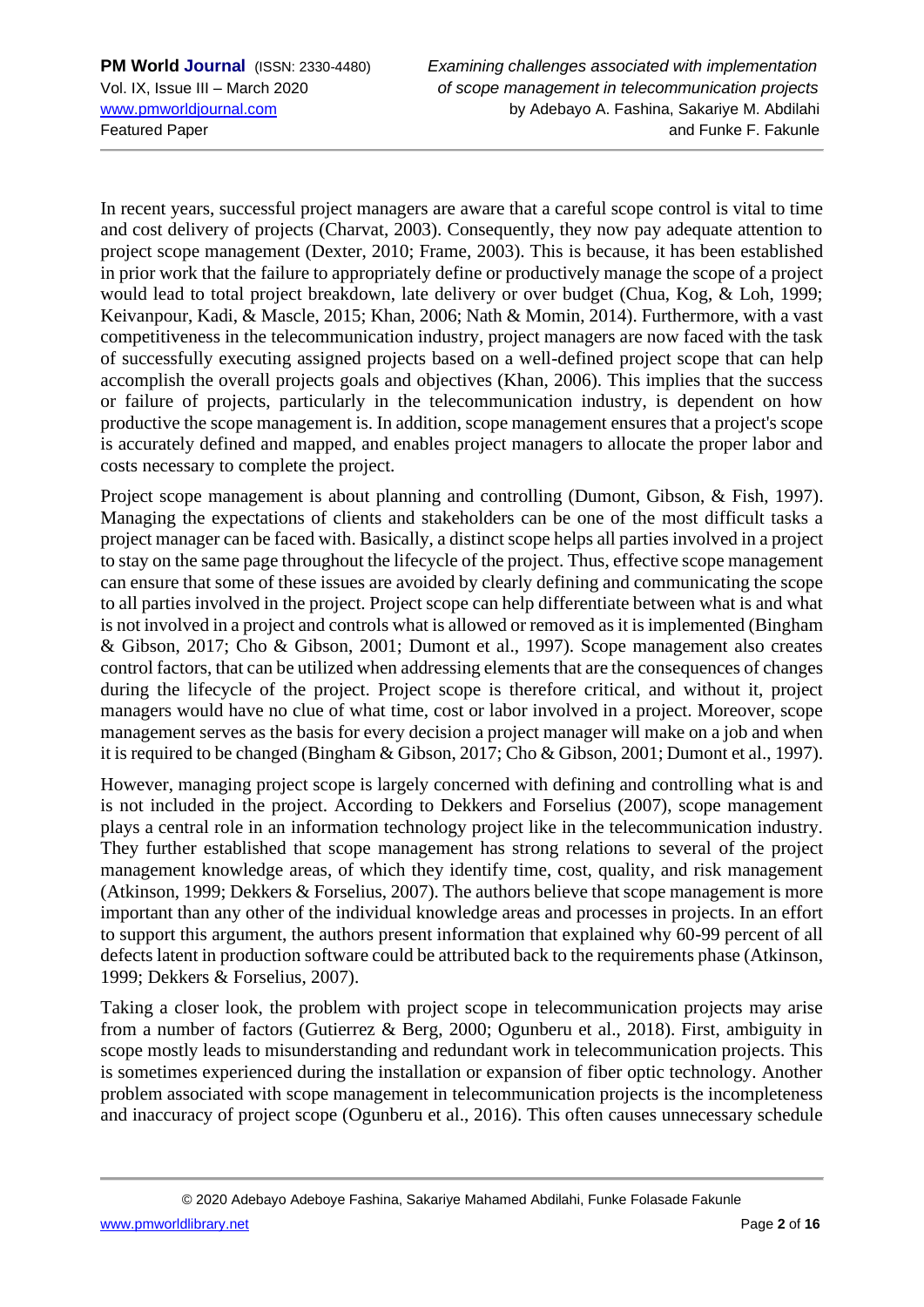mistakes and cost overrun in telecommunication projects. The third challenge that can be related to scope management is having a transient project scope. This is the root cause of lateness in project deliveries and sometime an unending project (Young, 2007). Lastly, when a project scope is not collaborated, it is seen as a great issue in telecommunication projects because it often leads to misinterpretation of the project requirements and design.

In spite of the increasing implementation and development of information and communication technology projects across Africa (including Somaliland) particularly, in the telecommunication sector (Ogunberu et al., 2018), quite a number of these projects have recorded high failure rates, perhaps, as a result of poor project scope, design and management (Gutierrez & Berg, 2000). This is why the telecommunication industry and their project managers/teams are exploring ways, processes and methods involved in managing projects in order to improve the success rates (Gutierrez & Berg, 2000). Within this context, the telecommunication companies in least developing countries need to pay additional attention to project scope management practice in order to sustain market share and safeguard return on investment, profitability and client demands. There is therefore a need to explore the challenges encountered in the course of implementing project scope management in telecommunication projects in Somaliland.

To fill in the identified gaps and contribute to knowledge in this regard, this study investigates the challenges hindering project scope management practices in the telecommunication industry. This study also attempts to provide noteworthy information that can guide the future project managers on the identified challenges encountered when executing telecommunication projects and how to successfully overcome them. Moreover, the current paper further provides new insights that could guide telecommunication stakeholders, decision-makers and policy-makers in the development and formulation of future strategies and measures on the application of project scope management in telecommunication projects.

# **Theory**

## **Phases of Project Management Lifecycle**

In order to deliver adequate products and services or reach the expected project outcomes, projects undergo certain processes known as the "phases" of such projects. In general, the project phases are referred to as the project lifecycle (Project Management Institute, 2008). The lifecycle of a project can be seen as the sequence of activities that occur from the start to the end of a project. Moreover, the Project Management Institute has pinpointed five phases of a project that shape the constituents of any project lifespan irrespective of its size, nature or location (Project Management Institute, 2008). Consequently, organizations executing projects now take initiative to divide each project into numerous project phases in order to improve management control on such projects. The lifecycle of these projects thus includes:

### **Initiation Process**

This is the first stage of every project, once a client or organization has identified the need to implement a project for a desired objective. This stage involves initiating and answering questions such "what do you need to do" (Charvat, 2003; Project Management Institute, 2008). In the initiating processes of a project, the project/business needs, problems or opportunities are figured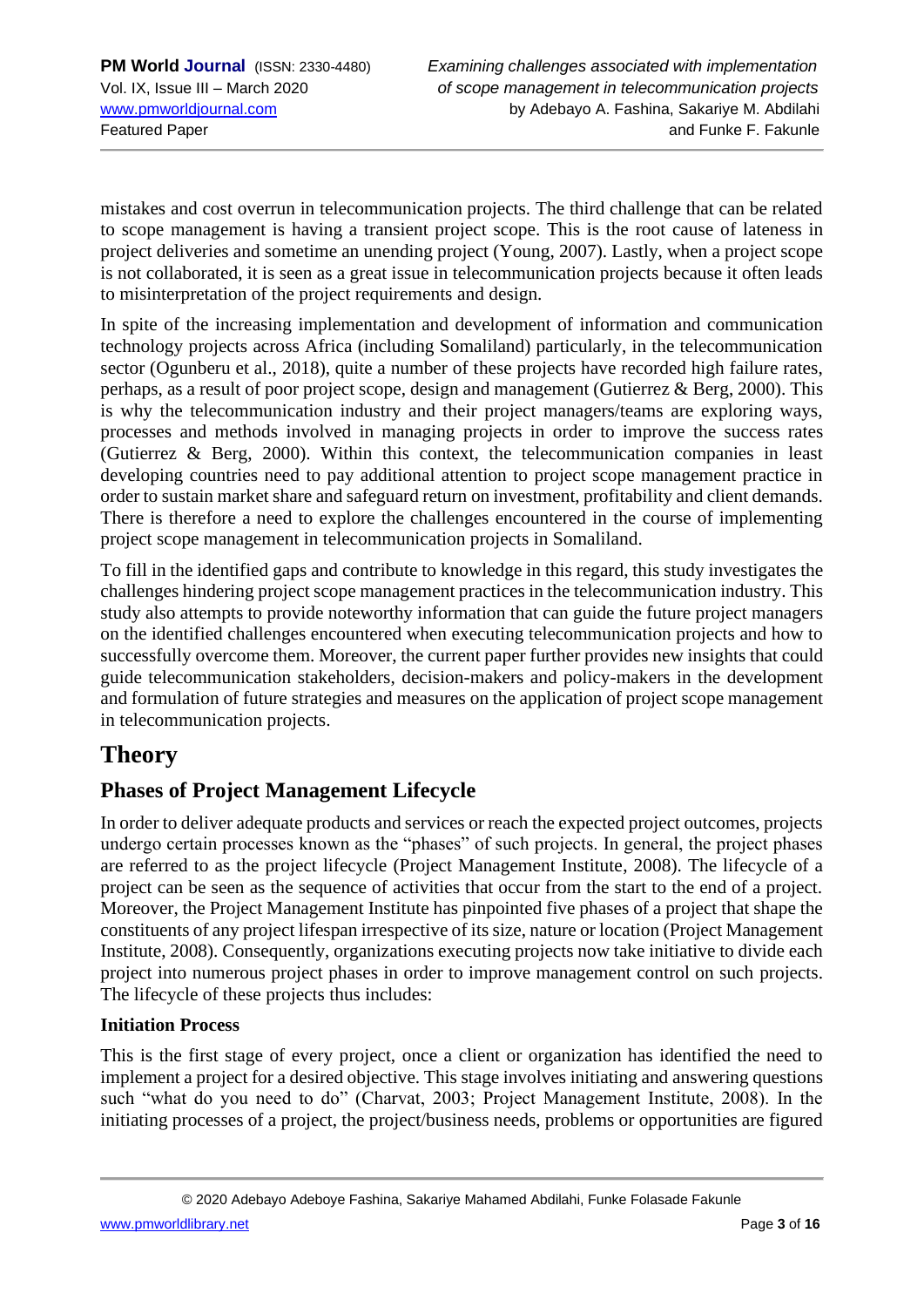out, before brainstorming the ways that the needs can be met (Fageha & Aibinu, 2013). During this phase, the project objective is identified to know if the project is feasible and the key deliverable are also identified for the project (Kerzner, 2014; Liu & Walker, 1998).

#### **Planning Process**

The second phase of a project is quite significant. This is because it provides guidance for procuring resources, obtaining financing and acquiring required materials (Charvat, 2003). The project plan also provides the required team direction for making quality outputs, managing risk, creating acceptance, communicating benefits to stakeholders and handling suppliers (Charvat, 2003; Frame, 2003). The project planning further helps the teams to understand the cost, scope and time frame of the project (Charvat, 2003; Kerzner, 2014).

#### **Executing Process**

This phase of a project is typically associated with project management. The executing stage is obviously the lengthiest in the project management process. This is because the execution stage is the actual work period. At this stage of the project, the project teams collaboratively review and present work to stakeholders. This stage also involves building deliverables that satisfy the client (Charvat, 2003). This is achieved through the team leaders by allotting resources and keeping team members engrossed in their assigned duties or tasks. However, it is important to note that the success of this stage is highly dependent on the planning phase and determine if a project will succeed or fail (Charvat, 2003; Project Management Institute, 2008).

#### **Monitoring and Control Process**

This is the fourth stage of a project. It is a critical stage that ensures the smooth running of the project according to set plans. As part of the project monitoring phase, a project manager is expected to keep an eye on the "budget", "timeline", "project goal", "quality of deliverable" and "team performance". This stage is combined with the execution phase since they occur at the same time. It is thus important for project teams to continually monitor their own progress when executing their project plan to prevent scope creep, calculate key performance indicators and track variations from allotted cost and time (Atkinson, 1999; Charvat, 2003). This assists the project to prevent project failure, and review why projects are possibly going to fail.

#### **Closing Process**

The closing process is the last stage of a project. It refers to the process that formally terminate or conclude all tasks, activities, and component parts of a particular project or phase of a project (Atkinson, 1999; Charvat, 2003; Frame, 2003; Kerzner, 2014). This is the final but vital step in the project lifecycle that allows the team to assess and document the project. This involves the handing over of all works that had been assigned to the contractor base on the contractual agreement in case a contractor was employed on the project.

### **Constraints of Project Scope management**

Project constraints are anything that can either limit the actions of project team or commands their actions (Atkinson, Crawford, & Ward, 2006). The project triple constraints are mainly scope, time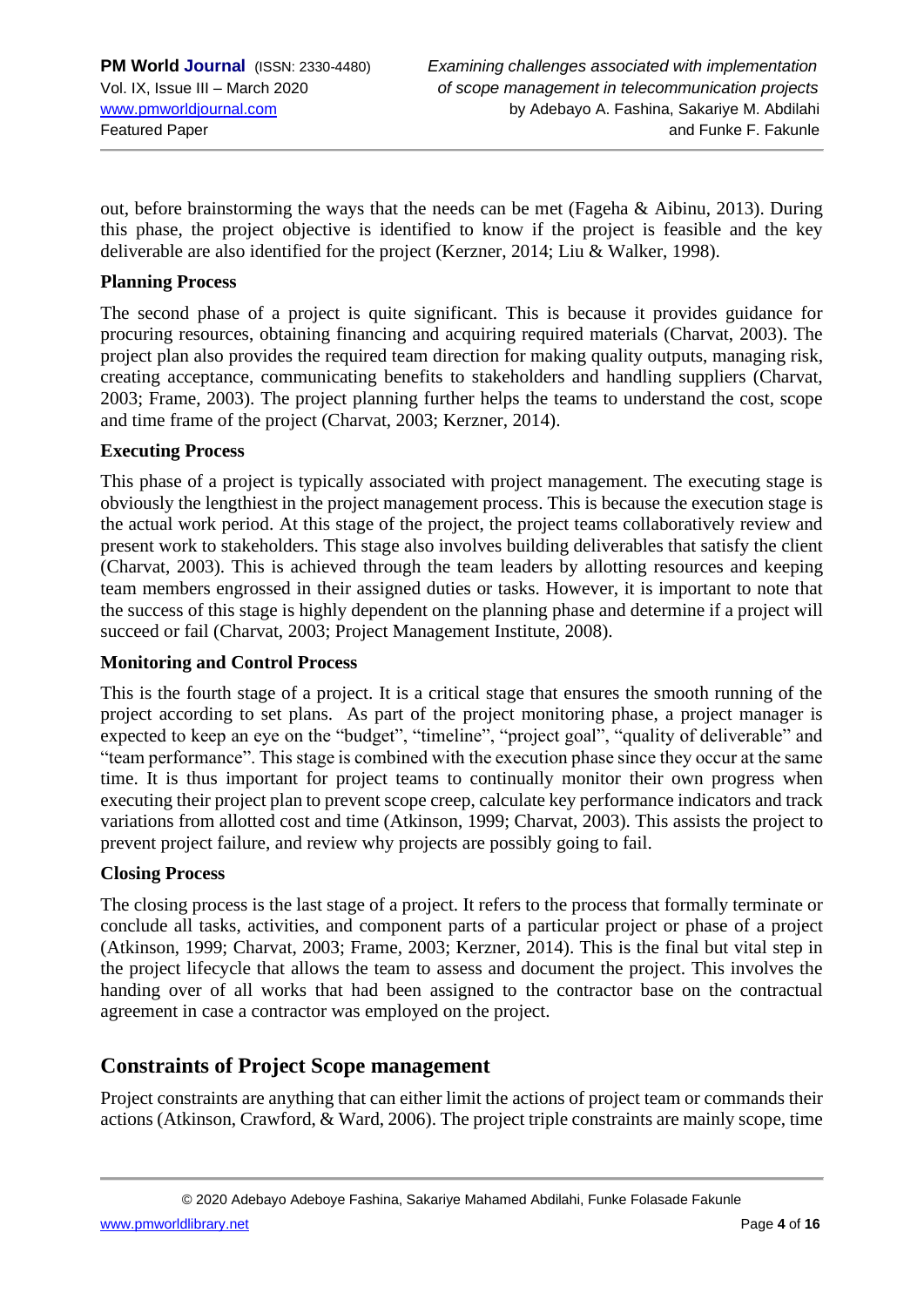and cost while the enhanced constraints include time, cost, risk, scope, quality, resources, and customer satisfaction (Khan, 2006). The triple constraints work collectively with each other meaning that a change in one directly affects the other two. Time constraint is typically offered in the form of obligatory deadline within which the project is expected to be finished (Atkinson et al., 2006; Khan, 2006). This is enforced by the senior management.

Furthermore, budget or cost constraint restricts the project's capability to use funds on the project. It thus has the potential of limiting the project scope. It is the scope elements that define the deliverables and the boundaries within which the project will be executed (Atkinson et al., 2006). For quality constraints, restrictions are determined by the specifications of the product or service and also the anticipated standards that are essential. Resource constraint deals with availability of internal and external resources for project implementation in terms of needed skills, quantity, experience and so on (Atkinson et al., 2006; Khan, 2006).

# **Research methodology**

This study adopts a questionnaire survey method to explore the significant challenges encountered during the implementation of project scope management practices in telecommunication projects in Somaliland. A quantitative research was utilized to obtain information and data from the target population via field sources. The sample size of 75 respondents from a population of 90 was used in the study. This was determined using the Krejcie and Morgan's table for determining smallsample size from a given population. The full information concerning the table can be explored in (Krejcie & Morgan, 1970). In an effort to directly acquire actual information from the respondents, structured questionnaires were utilized to obtain primary data in this study via self-administration. A total of 11 possible challenges associate with the implementation of project scope management practices were investigated in this study. Also, these challenges were rated in this study based on the Likert's scale of 5 ordinal measures from 1 to 5 according to the level of contribution (Allen & Seaman, 2007).

In order to confirm that a right level of quality in the research instrument is accomplished in terms of its consistency and steadiness, a pilot survey was carried out. This was attained using a convenience sample of experts in the telecommunication industry to individually review the questionnaire. Prior to the distribution of the questionnaires, three soft copies of the questionnaire were provided to three telecommunication practicing experts, one in Nigeria and two in Hargeisa to the validate the contents of the questionnaire and to ensure that the sentences are precise and concise, accordingly.

The reliability of the collected data was tested using the Cronbach's Alpha method (Cronbach, 1951). This is achieved by employing SPSS Statistics Software (version 25) to compute the Cronbach's Alpha, and the reliability coefficient was determined to show the internal consistency of the data using Equation 1 (Cronbach, 1951):

Cronbach's alpha, 
$$
\alpha = \frac{K}{K-1} \left[ 1 - \frac{\sum v_i^2}{v_x^2} \right]
$$
 (1)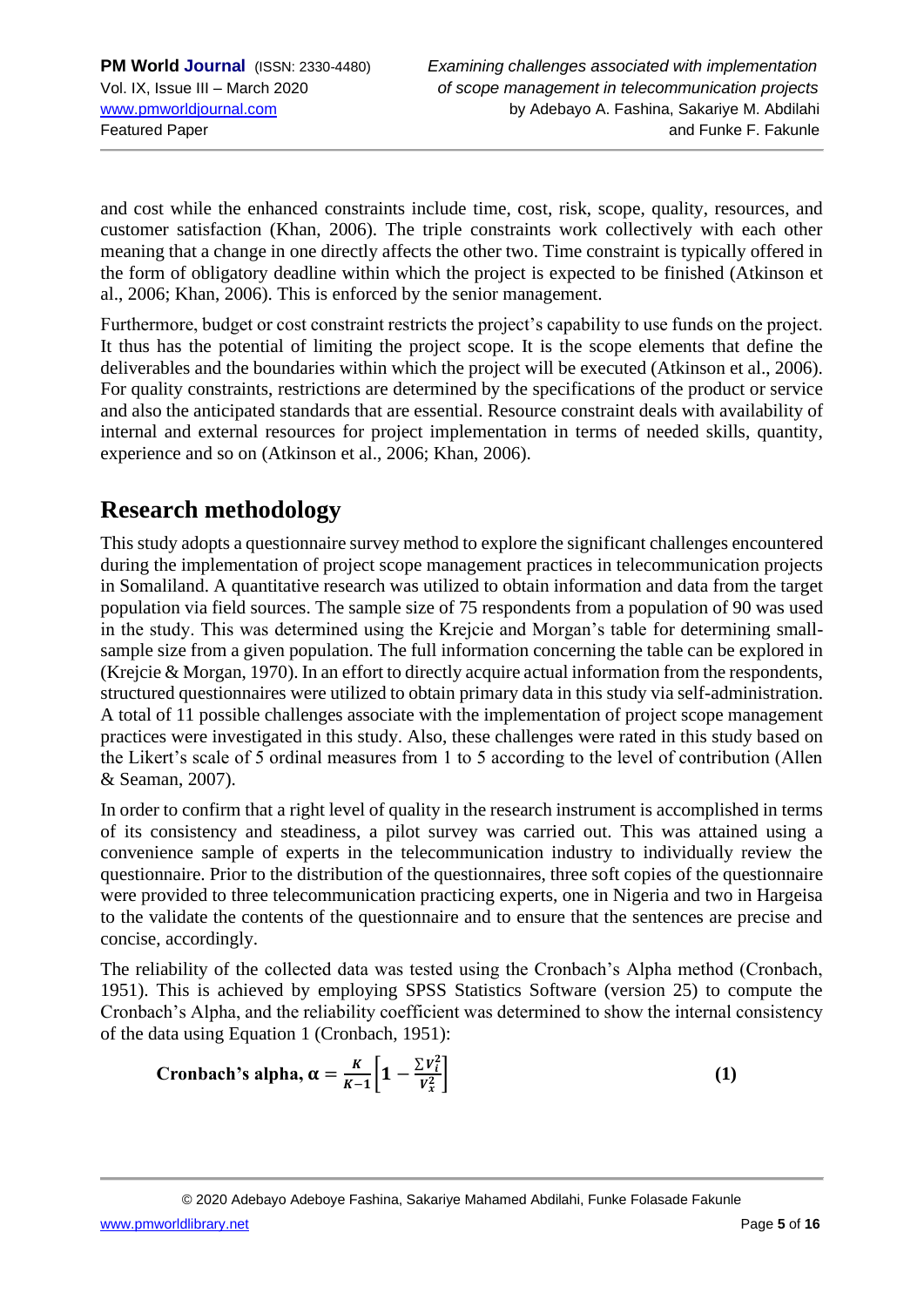where K, represents the number of items;  $V_i$  represents the variance of scores on each item; and  $V_r$ , represents the variance of the observed total test scores.

Before the analysis of the collected data, the information provided through the questionnaire was filtered, and entered into Microsoft Excel spreadsheets. The processing of the data into the required information was geared toward reading and understanding the answer provided in the filled-out/completed questionnaires. Relative Importance Index (RII) was selected as a suitable analytical method (Doloi et al., 2012) used to analyze the ratings received through the questionnaires and establish a mean rating point. Each calculation was carried out using RII formula in Equation 2 (Doloi et al., 2012):

**Relative importance index, RII** =  $\frac{\sum W}{\sum A}$  $A \times N$ **(2)**

where W, represents the rating given to each factor by the respondents. For instance, 5 is for very high contributing factor, 4 is for high contributing factor, 3 is for average contributing factor, 2 is for low contributing factor and 1 is for very low contributing factor. A is the highest weight (5 for this study) and N represents the total number of samples (50 for this study).

In addition, the study was carried out according to standard ethical practices required of any reputable academic research. Respondents were informed both orally and in writing regarding the goal of the study and their consents was established before completing the questionnaires. Respondents were also assured of confidentiality.

# **Results and discussion**

### **Survey results**

Out of the 75 questionnaires randomly distributed among the target respondents, 59 questionnaires were returned, 16 respondents were unable to make available the questionnaires. However, of the 78.7% responses received from the participating professionals, 9 questionnaires were recorded invalid, and 50 questionnaires were deemed valid (See Figure 1).

Concerning the respondents' educational background, Figure 2 shows the respondents with bachelor's degree have the highest percentage (50%). The respondents with Master's degree are found to have the second highest percentage (34%.) The respondents with technical school certificate are found to have the third highest percentage (8%). Meanwhile, the respondents with diploma and PhD degree are found to have the least percentage (4% each). This implies that out of the 50 valid respondents, 4 are technical school holders, 2 are diploma holders, 2 are PhD holders, 17 are master's degree holders, while the remaining 25 are bachelor degree holders.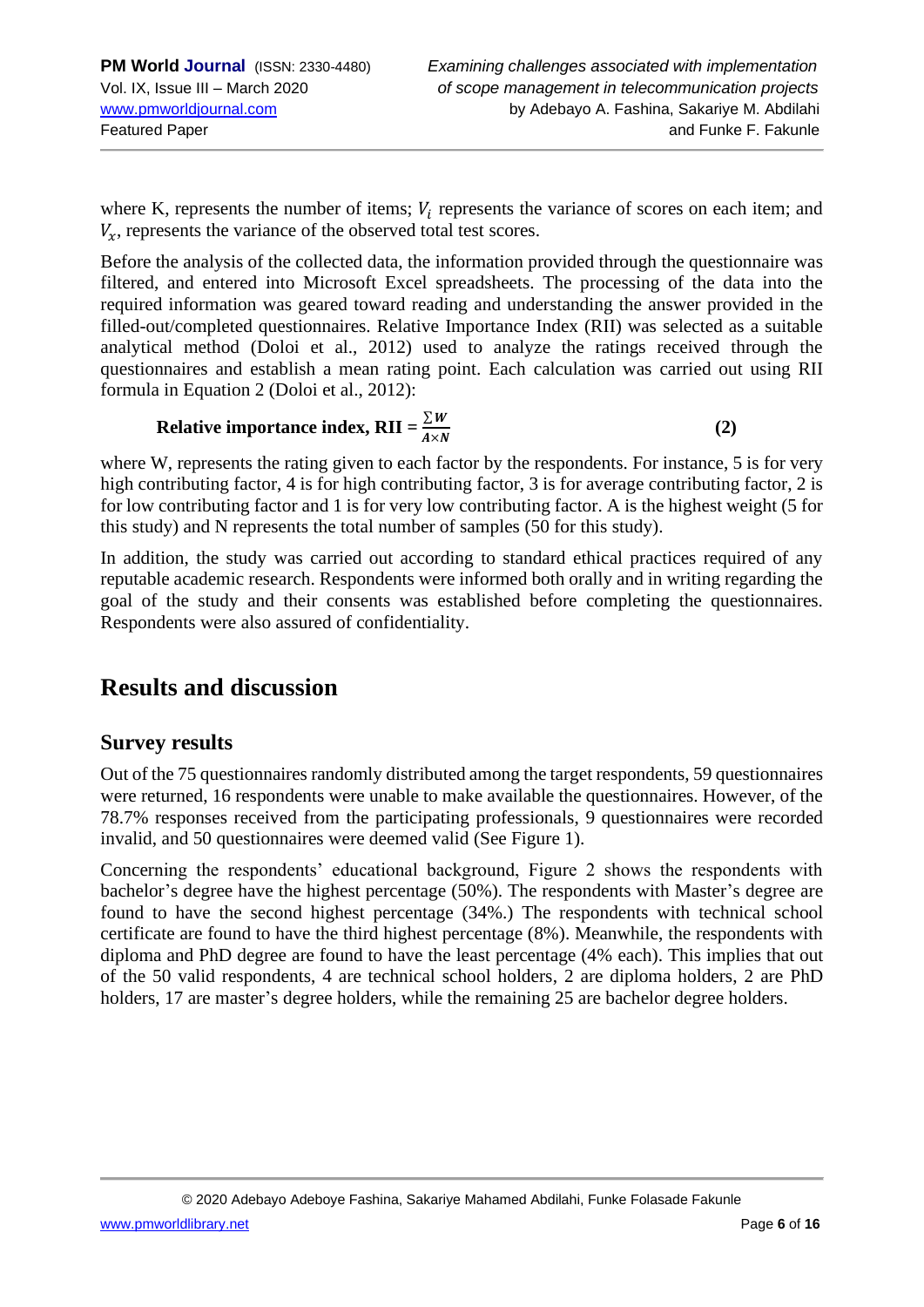

**Figure 1:** Response rate of target respondents  $(\%)$ 



**Figure 2:** The percentage distribution of respondents' level of education

It can be observed from Figure 3 that the respondents' experience in telecommunication projects are not evenly distributed. This is because 80 % of the respondents have been involved in 1 to 6 telecommunication projects i.e. 40% have experience with 1-3 projects and another 40% have been involved in 4 to 6 telecommunication projects. Nevertheless, the other 20% of the respondents have been involved in 7-10 projects (4%) or over 10 projects (16%).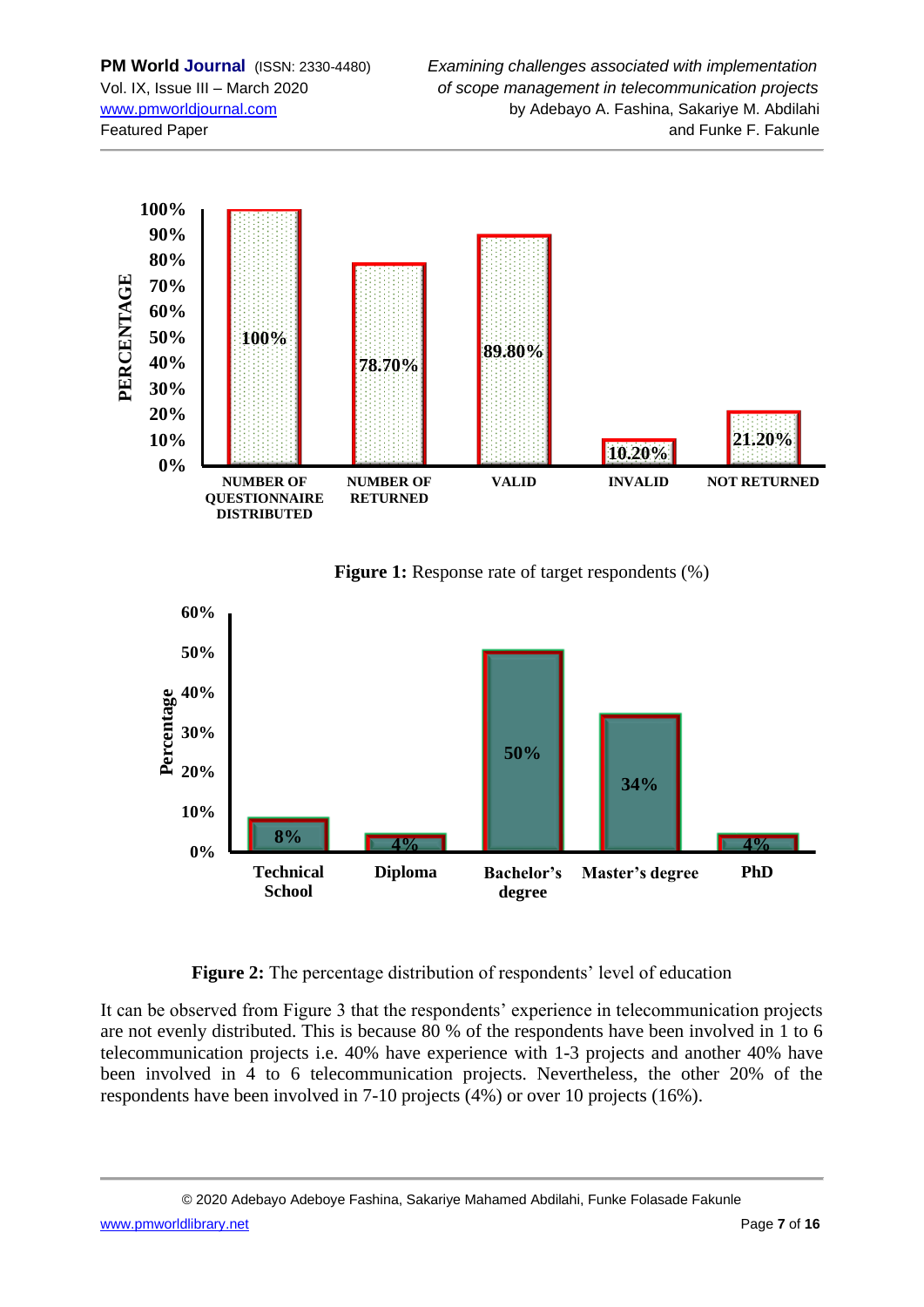



### **Cronbach's alpha data reliability test**

The results of the Cronbach's Alpha data reliability test were acquired prior to the data analysis in order to measure the internal consistency of the answers provided by the respondents, using the Likert's scale. Also, the internal consistency of the answers provided by respondents was determined based on the Cronbach coefficient obtained, using Table 1 (Gliem & Gliem, 2003).

The results of the Cronbach's Alpha reliability test conducted for the answers received with respect to the 11 challenges examined in this study show that the Cronbach's Alpha values is 0.898, indicating that the internal consistency of the questions in this study is excellent. This means that the answers provided by the respondents, concerning the identified challenges has an excellent reliability of 89.8%.

| S/N | Cronbach's alpha, $\alpha$ | <b>Internal consistency</b> |  |
|-----|----------------------------|-----------------------------|--|
|     | $\alpha > 0.8$             | Excellent                   |  |
|     | $0.8 > \alpha \geq 0.7$    | Good                        |  |
|     | $0.7 > \alpha \ge 0.5$     | Satisfactory                |  |
|     | $\alpha$ < 0.5             | Poor                        |  |

**Table 1:** Internal consistency of Cronbach's Alpha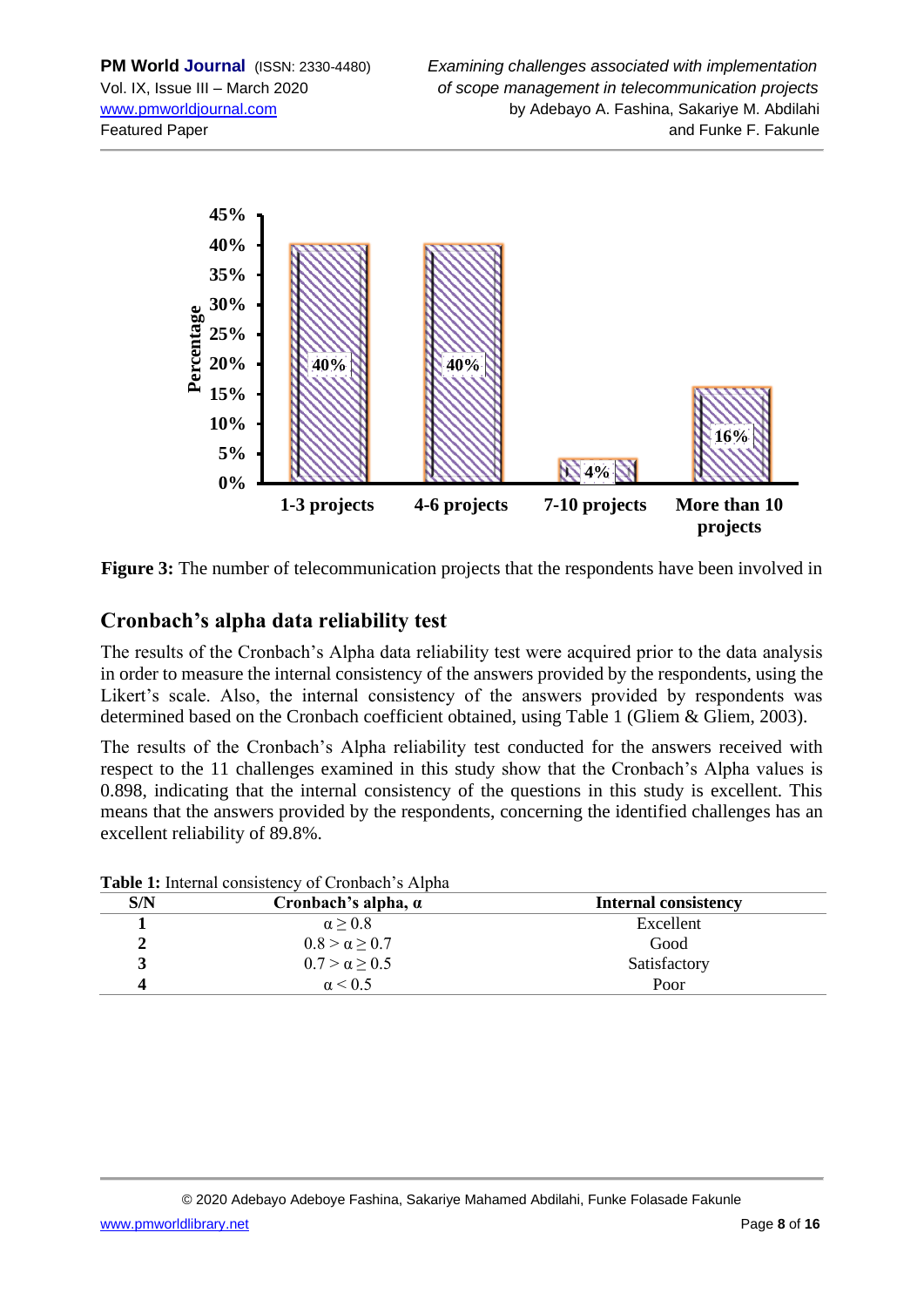### **Analysis of the challenges encountered when implementing project scope management**

The 11 identified challenges have been ranked based on Relative Importance Index (RII) and Mean Value. To establish the level of significance of the different challenges encountered when implementing project scope management in telecommunication projects, the RII and Mean Value rankings are classified based on the RII classification table presented in Table 2.

| <b>Tayle 2:</b> Chassilleation of IMI |                       |                         |  |  |  |
|---------------------------------------|-----------------------|-------------------------|--|--|--|
| <b>Scale</b>                          | Level of contribution | RII                     |  |  |  |
|                                       | Very low              | $0.0 \leq RII \leq 0.2$ |  |  |  |
|                                       | Low                   | $0.8 <$ RII $\leq 0.4$  |  |  |  |
| 3                                     | Average               | $0.4 <$ RII $\leq 0.6$  |  |  |  |
| 4                                     | High                  | $0.6 <$ RII $\leq 0.8$  |  |  |  |
|                                       | Very high             | $0.8 <$ RII $\leq 1.0$  |  |  |  |

**Table 2:** Classification of RII

The analysis of the challenges confronted when implementing project scope management in the telecommunication industry is presented in Table 3. According to the perception of the respondents, Table 3 revealed that poor communication/miscommunication (RII =  $0.694$ ) is the most ranked challenge confronted when implementing project scope management in the telecommunication industry. In addition, scope creep  $(RII = 0.651)$  is ranked second, unrealistic timeline (RII =  $0.643$ ) is ranked third, unsettled technical uncertainties (RII =  $0.605$ ) is ranked fourth, scope change (RII =  $0.600$ ) is ranked fifth, insufficient technical skills (RII =  $0.591$ ) is ranked sixth, inadequate understanding of project and product scope (RII =  $0.571$ ) is ranked seventh while insufficient customer needs assessment  $(RII = 0.563)$  is ranked eighth. The level of contribution of the top five challenges faced when implementing project scope management is found to be high. Moreover, the failure to appropriately link business value to technical functionality at the requirement gathering stage ( $RII = 0.525$ ), unclear definition of project and product scope statement (RII = 0.543), and complex project scope statement (RII =  $0.557$ ) are the three least important challenges.

The implications of the results obtained in this research work are of high importance. First, they show that there exist some challenges that hinders the implementation of project scope management in telecommunication projects which in turn affects the overall project success. The results of the study further signify that project scope management can play a central role in telecommunication projects, in terms of needed skills, quantity, and experience. In addition, the results of the current work disclose that poor communication or miscommunication and scope creep are the top two most common challenges faced when implementing project scope management in telecommunication projects in Somaliland. On one hand, this isn't surprising though, since it is a well-known fact that scope creep is majorly instigated by internal miscommunication and disagreements among the main project stakeholders regarding changing requirements (Khan, 2006). However, one can thus trace the challenges related the scope creep change, scope change and poor communication/miscommunication among the stakeholders (the three most significant challenges) to poor understanding of project and product scope, as depicted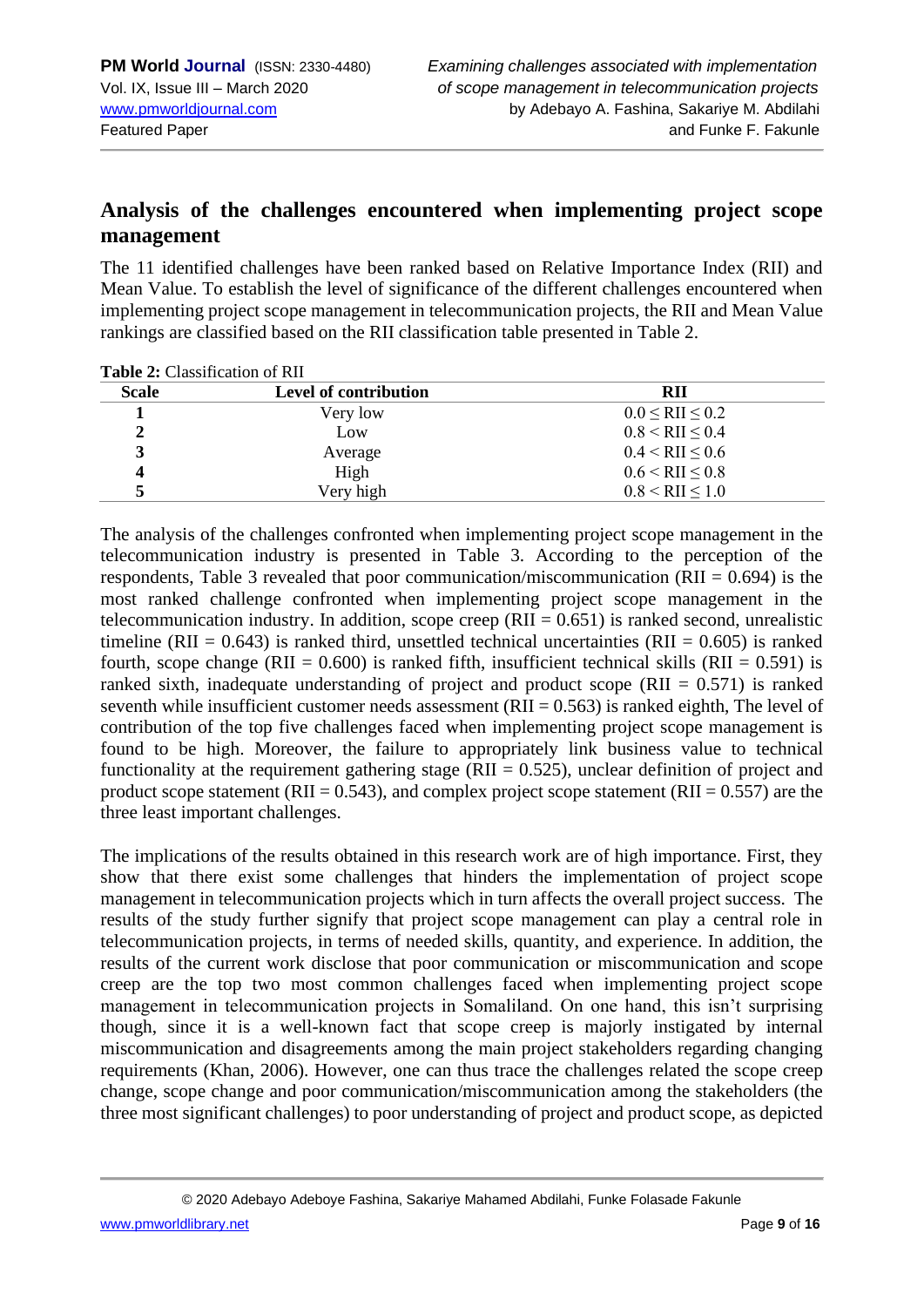in Table 3. On the other hand, this is contrary to the work by Ogunberu et al. (2018) that revealed that the top two most significant factors that affect the adoption of project scope management practices in the telecommunication firms in Nigeria are competitive advantage and complex project scope statement. This implies that the perception in Nigeria is different from that of Somaliland.

On can also argue that although the respondents selected unsettled technical uncertainties and insufficient technical skills as the fourth and sixth most significant challenges encounter, the project managers in the telecommunication companies in Somaliland seem to understand the importance of scope management in telecommunication projects (Samset & Haavaldsen, 1999). This is because the findings in Table 3 indicate that failure to appropriately link business value to technical functionality at the requirement gathering stage, unclear definition of project and product scope statement, and complex project scope statement are the three least challenges encountered when implementing project scope management. However, we can also say that these project managers are mostly surrounded with inexperience personal (Samset & Haavaldsen, 1999).

| Table 3: The Mean Score Value and RII ranking for challenges encountered when implementing project |  |
|----------------------------------------------------------------------------------------------------|--|
| scope management in telecommunication sector                                                       |  |

| S/N                     | <b>Challenges encountered when</b><br>implementing project scope management                                      | RII   | <b>Mean</b><br>value | $\overline{RII} \&$<br>Mean value<br>ranking | Level of<br>contribution |
|-------------------------|------------------------------------------------------------------------------------------------------------------|-------|----------------------|----------------------------------------------|--------------------------|
| 1                       | Unclear definition of project and product<br>scope statement                                                     | 0.543 | 2.714                | 10                                           | Average                  |
| $\boldsymbol{2}$        | Complex project scope statement                                                                                  | 0.557 | 2.783                | 9                                            | Average                  |
| 3                       | Inadequate understanding of project and<br>product scope                                                         | 0.571 | 2.857                | 7                                            | Average                  |
| $\overline{\mathbf{4}}$ | Insufficient technical skills                                                                                    | 0.591 | 2.956                | 6                                            | Average                  |
| 5                       | Failure to appropriately link business value to<br>technical functionality at the requirement<br>gathering stage | 0.525 | 2.623                | 11                                           | Average                  |
| 6                       | Unsettled technical uncertainties                                                                                | 0.605 | 3.023                | 4                                            | High                     |
| 7                       | Insufficient customer needs assessment                                                                           | 0.563 | 2.813                | 8                                            | Average                  |
| 8                       | Scope change                                                                                                     | 0.600 | 3.000                | 5                                            | High                     |
| 9                       | Scope creep                                                                                                      | 0.651 | 3.255                | $\overline{2}$                               | High                     |
| 10                      | Unrealistic timeline                                                                                             | 0.643 | 3.217                | 3                                            | High                     |
| 11                      | Poor communication/Miscommunication                                                                              | 0.694 | 3.468                |                                              | High                     |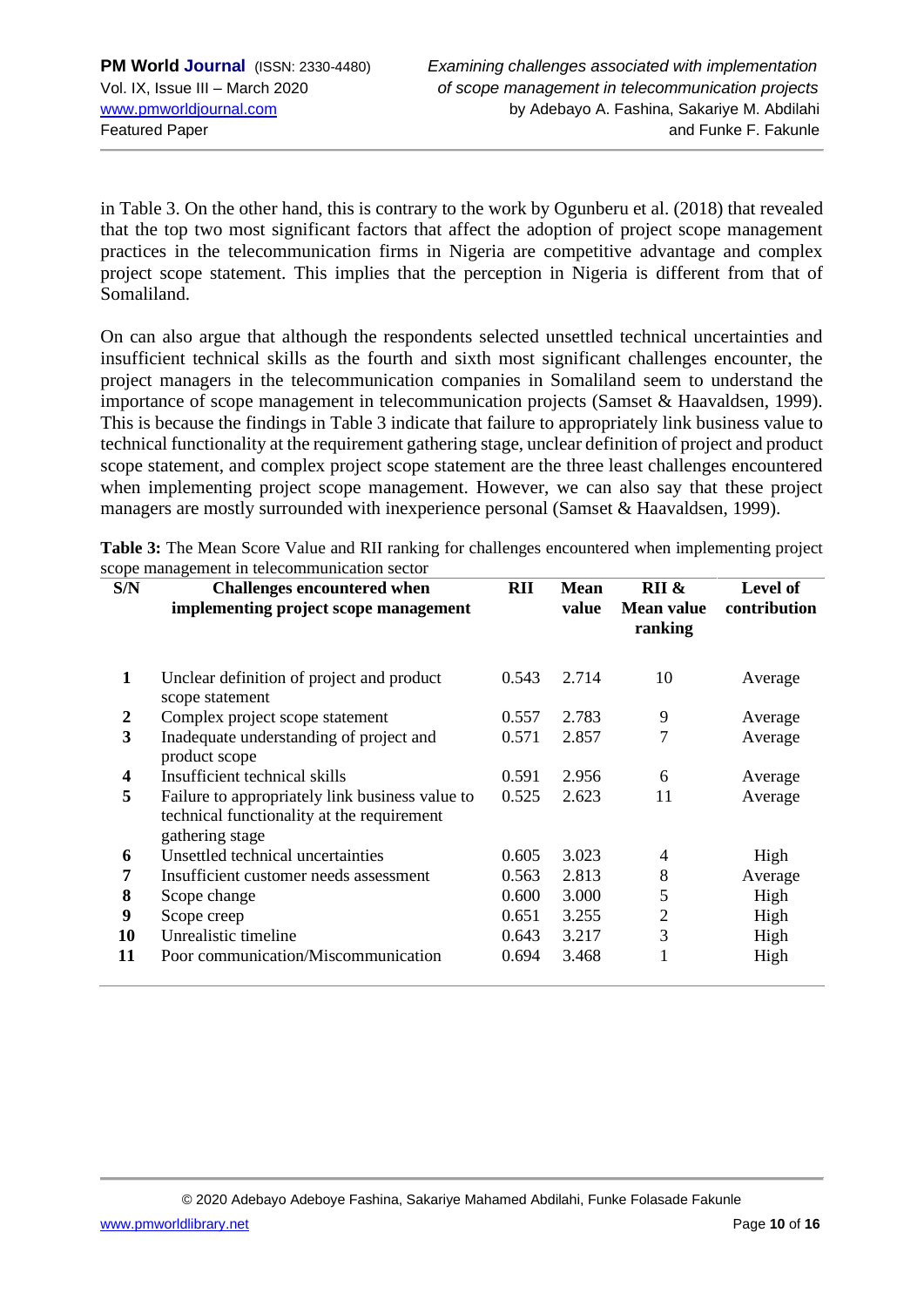# **Conclusions**

In conclusion, this research work has examined the significant challenges encountered when implementing project scope management in telecommunication project. A total of 11 of these challenges have been identified and analyzed to successfully reach the objective of this research work. Of the 11 challenges investigated in this study, the following are the top five most significant 11 challenges faced when implementing project scope management in the telecommunication industry: poor communication/miscommunication (1st); scope creep (2nd); unrealistic timeline (3rd); unsettled technical uncertainties (4th) and; scope change (5th), as depicted in Table 3. The two least important challenges are found to be failure to appropriately link business value to technical functionality at the requirement gathering stage and unclear definition of project and product scope statement, respectively.

Furthermore, the main contribution of this study is providing an improved understanding on the challenges encountered in the course of implementing project scope management practices in telecommunication projects. The findings from this study will also provide evidence-based insights that could guide the development of new measures or strategies needed for future implementation of project scope management in the telecommunication industry. This is however vital to the success of any telecommunication project.

Moreover, in an effort to ensure profitability, continued market share and better return on investment, and to avoid the major identified challenges hindering the implementation of project scope management practices in telecommunication projects, telecommunication companies should continuously organize training activities that will update the knowledge of their staff to become familiar with the necessary project management skills.

**Acknowledgments:** The authors are grateful to thank Engr. Saheed Adebayo of Globacom Limited (technical department) for useful technical and scientific discussion.

**Declaration of Conflicting Interest:** The author(s) declared no potential conflicts of interest with respect to the research, authorship, and/or publication of this article.

**Funding:** The author(s) received no financial support for the research, authorship, and/or publication of this article.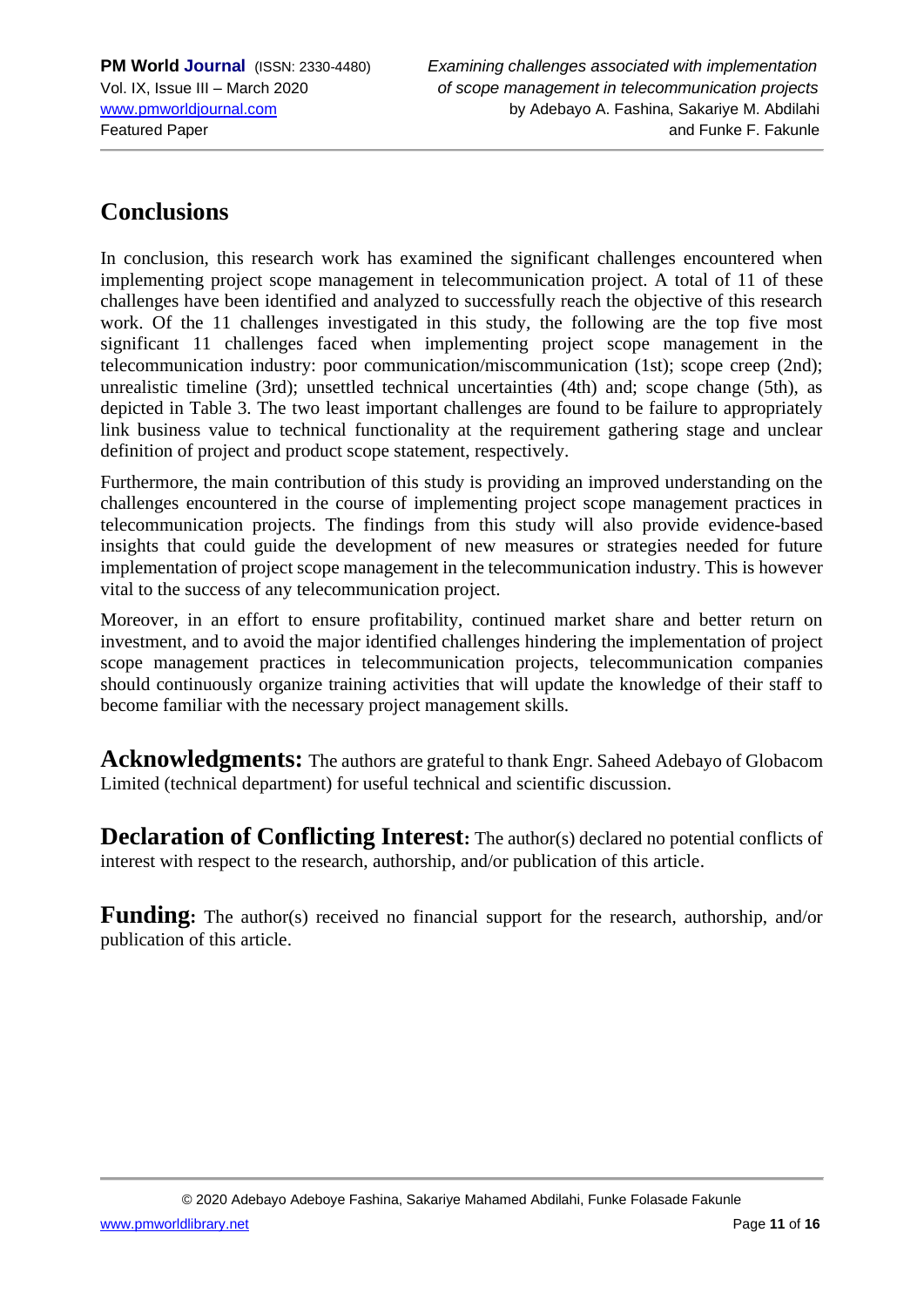# **References**

Allen, I. E., & Seaman, C. A. (2007). Likert scales and data analyses. *Quality Progress*.

- Atkinson, R. (1999). Project management: Cost, time and quality, two best guesses and a phenomenon, its time to accept other success criteria. *International Journal of Project Management*. https://doi.org/10.1016/S0263-7863(98)00069-6
- Atkinson, R., Crawford, L., & Ward, S. (2006). Fundamental uncertainties in projects and the scope of project management. *International Journal of Project Management*. https://doi.org/10.1016/j.ijproman.2006.09.011
- Bingham, E., & Gibson, G. E. (2017). Infrastructure Project Scope Definition Using Project Definition Rating Index. *Journal of Management in Engineering*. https://doi.org/10.1061/(ASCE)ME.1943- 5479.0000483
- Charvat, J. (2003). Project Management Methodologies: Selecting, Implementing, and Supporting Methodologies and Processes for Projects. In *John Wiley & Sons*.
- Cho, C. S., & Gibson, G. E. (2001). Building project scope definition using project definition rating index. *Journal of Architectural Engineering*. https://doi.org/10.1061/(ASCE)1076- 0431(2001)7:4(115)
- Chua, D. K. H., Kog, Y. C., & Loh, P. K. (1999). Critical success factors for different project objectives. *Journal of Construction Engineering and Management*. https://doi.org/10.1061/(ASCE)0733- 9364(1999)125:3(142)
- Cronbach, L. J. (1951). Coefficient alpha and the internal structure of tests. *Psychometrika*. https://doi.org/10.1007/BF02310555
- Dekkers, C., & Forselius, P. (2007). Increase ICT project success with concrete scope management. *EUROMICRO 2007 - Proceedings of the 33rd EUROMICRO Conference on Software Engineering and Advanced Applications, SEAA 2007*. https://doi.org/10.1109/EUROMICRO.2007.35
- Dexter, B. (2010). Critical success factors for developmental team projects. *Team Performance Management*. https://doi.org/10.1108/13527591011090637
- Doloi, H., Sawhney, A., Iyer, K. C., & Rentala, S. (2012). Analysing factors affecting delays in Indian construction projects. *International Journal of Project Management*. https://doi.org/10.1016/j.ijproman.2011.10.004
- Dumont, P. R., Gibson, G. E., & Fish, J. R. (1997). Scope management using project definition rating index. *Journal of Management in Engineering*. https://doi.org/10.1061/(ASCE)0742- 597X(1997)13:5(54)
- Fageha, M. K., & Aibinu, A. A. (2013). Managing Project Scope Definition to Improve Stakeholders' Participation and Enhance Project Outcome. *Procedia - Social and Behavioral Sciences*. https://doi.org/10.1016/j.sbspro.2013.03.038
- Frame, J. D. (2003). Managing Projects in Organizations: How to Make the Best Use of Time, Techniques, and People. In *African Administrative Studies*.
- Gliem, J. a, & Gliem, R. R. (2003). Calculating, Interpreting, and Reporting Cronbach's Alpha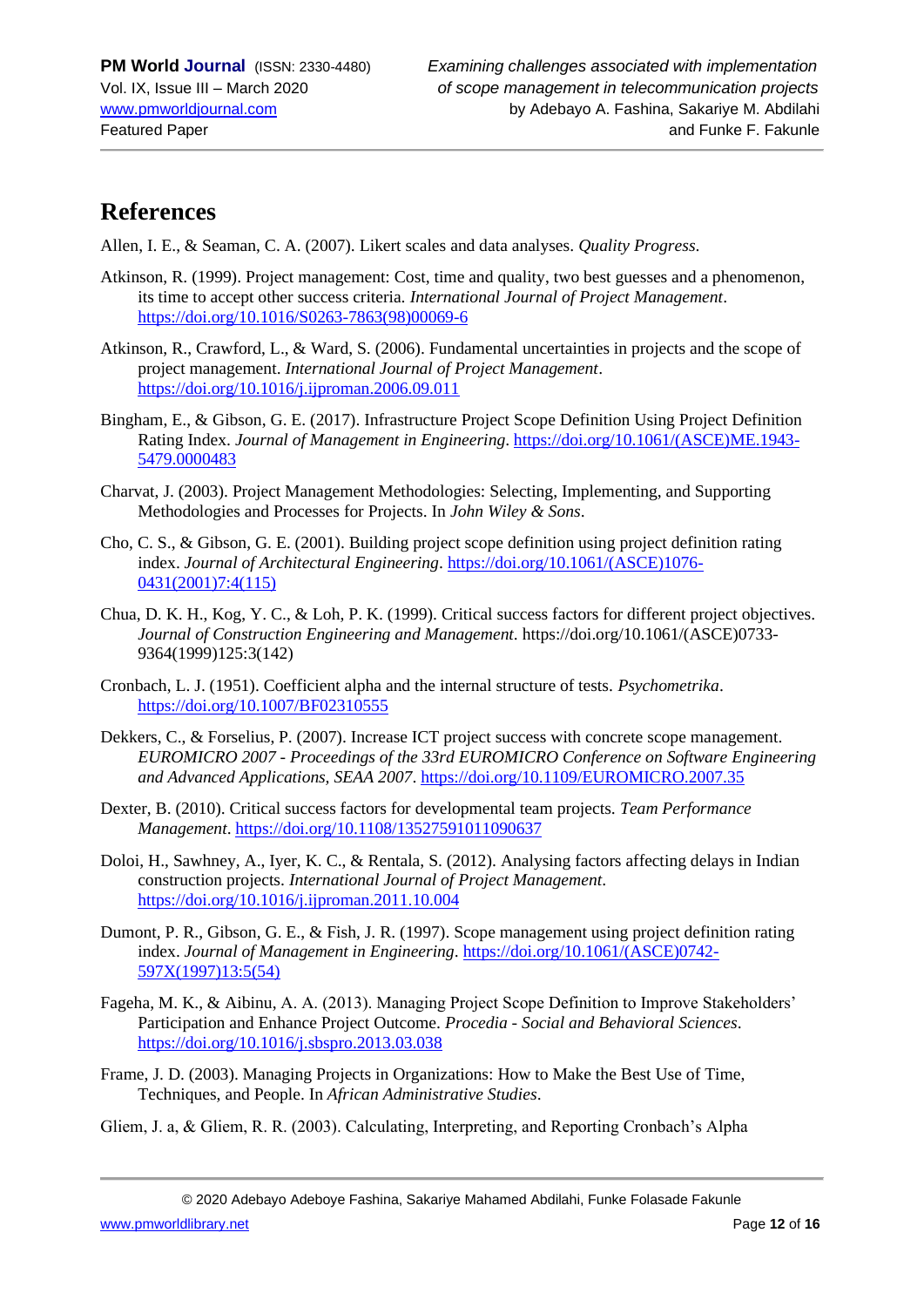Reliability Coefficient for Likert-Type Scales,. *2003 Midwest Research to Practice Conference in Adult, Continuing, and Community Education*. https://doi.org/10.1109/PROC.1975.9792

- Gutierrez, L. H., & Berg, S. (2000). Telecommunications liberalization and regulatory governance: Lessons from Latin America. *Telecommunications Policy*. https://doi.org/10.1016/S0308- 5961(00)00069-0
- Keivanpour, S., Kadi, D. A., & Mascle, C. (2015). The critical success factors. *Journal of Modern Project Management*. https://doi.org/10.1201/b18795-10
- Kerzner, H. (2014). Project Management Best Practices: Achieving Global Excellence. In *Project Management Best Practices: Achieving Global Excellence*. https://doi.org/10.1002/9781118835531
- Khan, A. (2006). Project scope management. *Cost Engineering (Morgantown, West Virginia)*. https://doi.org/10.1201/b12717-6
- Krejcie, R. V., & Morgan, D. W. (1970). Determining Sample Size for Research Activities. *Educational and Psychological Measurement*. https://doi.org/10.1177/001316447003000308
- Liu, A. M. M., & Walker, A. (1998). Evaluation of project outcomes. *Construction Management and Economics*. https://doi.org/10.1080/014461998372493
- Nath, A., & Momin, M. M. (2014). Project Scope Management: a Pivotal Tool for Project'S Success. *International Journal of Management, IT and Engineering*.
- Ogunberu, A O, Olaposi, T. O., & Akintelu, S. O. (2016). *Factors Affecting the Choice of Project Scope Management Practices among Telecommunication Organizations*. *16*(3).
- Ogunberu, Adedayo Olufemi, Olufemi, A. S., & Olaposi, O. (2018). Application of project scope management practices on project success among telecommunication organizations in Nigeria. *International Journal of Development and Sustainability*, *7*(2), 518–532.
- Project Management Institute. (2008). A guide to the project management body of knowledge (PMBOK® guide). In *Project Management Journal*.
- Samset, K., & Haavaldsen, T. (1999). Uncertainty in development projects. *Canadian Journal of Development Studies*. https://doi.org/10.1080/02255189.1999.9669837
- Young, T. L. (2007). The Handbook of Project Management : A Practical Guide to Effective Policies, Techniques and Processes. In *Kogan Page Ltd*.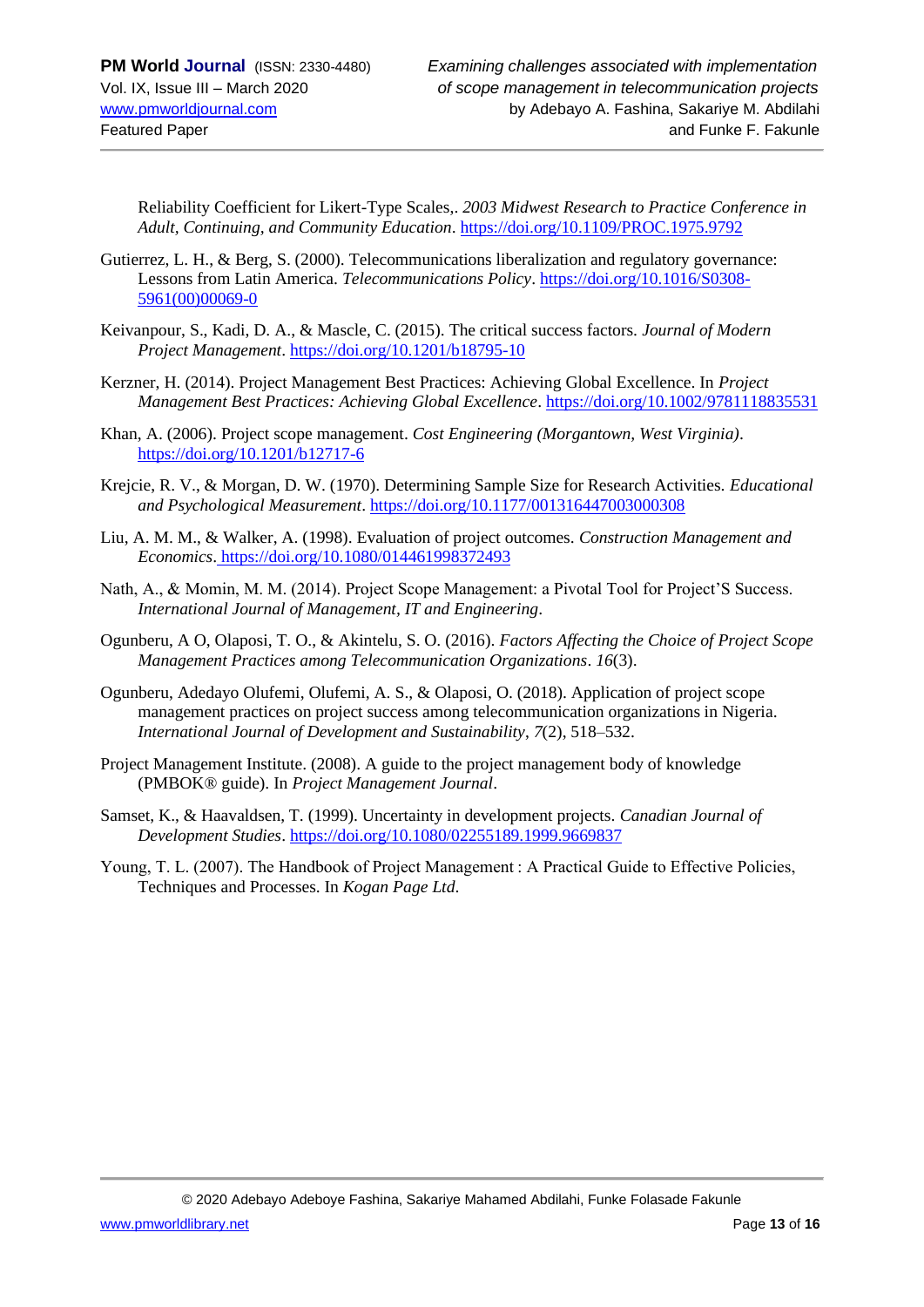## About the Authors



**Dr. Adebayo Adeboye Fashina** is a young certified management consultant (CMC), professional researcher, educator and education management consultant with over eight years of significant international experience working on STEM education, EOMS/Project management research and teaching, science research and teaching, and capacity building at various levels of education across Africa.

Dr. Adebayo hold a Bachelor's degree in Physics/Electronics, MSc. in Theoretical Physics and Ph.D. in Theoretical and Applied Physics. He currently works with Gollis University, Hargeisa as an Associate Professor of Physics and Engineering Management. Prior to his present job, he worked as a Researcher/GTA/Lecturer-B at AUST before joining Kampala International University, Uganda as a Senior Lecturer and later worked as an Associate Professor at William V. S. Tubman University, Liberia. He was nominated for the 2016 Sustainable Energy Africa Awards and shortlisted as one of the three finalists in the ''Emerging Leaders'' award category at the 2016 Nigeria Energy Forum.

Dr. Adebayo has conducted training workshops, seminars and given speeches/talks/presentations at local and international conferences. He has published more than 20 articles in reputed journals and is an active reviewer of many international journals. He is a motivated, energetic and focused individual with strengths in innovative teaching approaches, interdisciplinary research, data analysis, teacher training and team management. His research interest includes sustainable living, project management, RE policy and management, education organization management system (EOMS), educational planning, photonic nanostructures of materials etc. He is a fellow of African Scientific Institute, USA and the Institute of Management Consultants, Nigeria.

Dr. Adebayo can be contacted on [adebayofashina@gmail.com](mailto:adebayofashina@gmail.com) o[r afashina@gollisuniversity.org](mailto:afashina@gollisuniversity.org)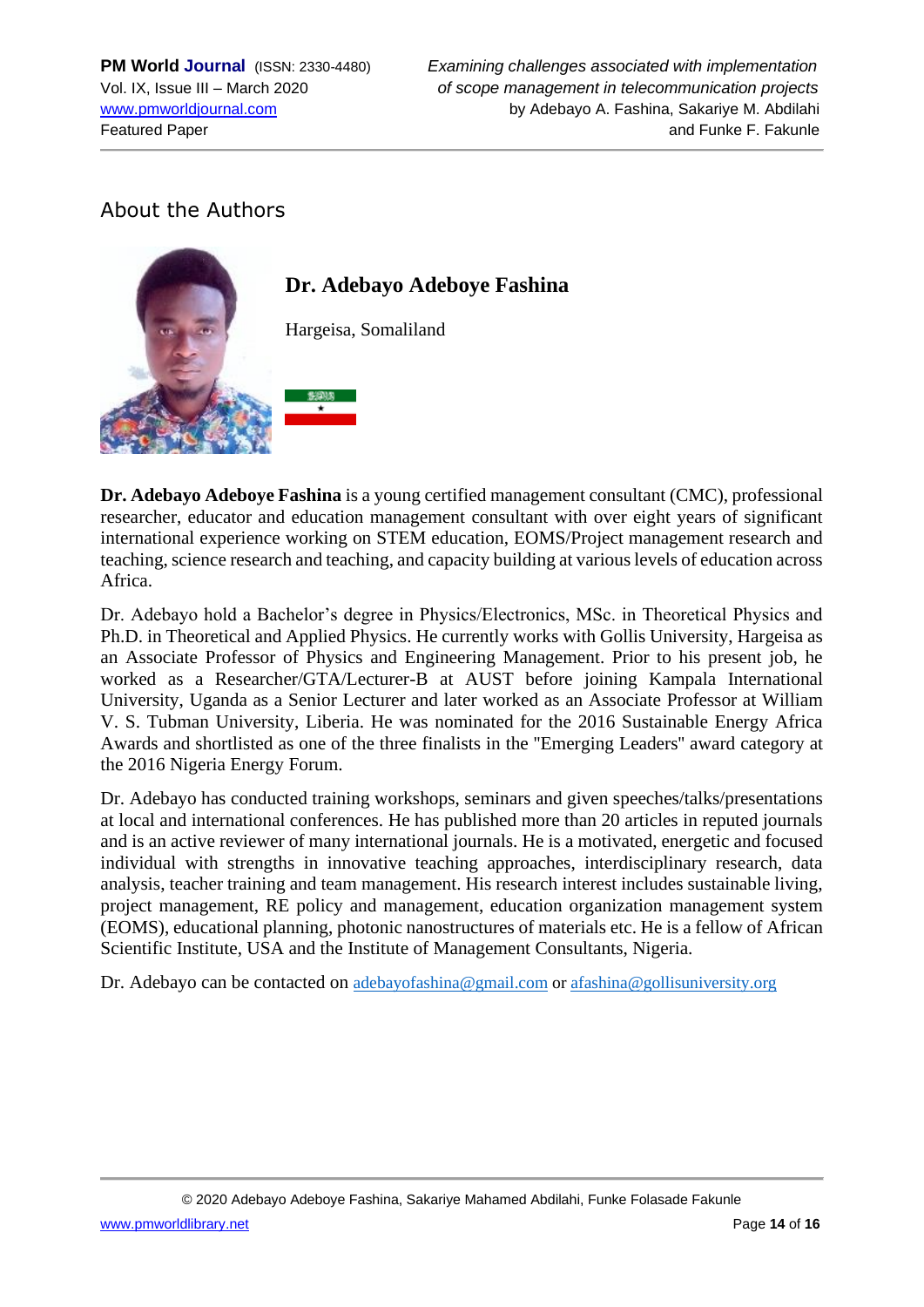

# **Sakariye Mahamed Abdilahi**

Hargeisa, Somaliland



**Sakariye Mahamed Abdillahi** is a member of Dr. Adebayo's research group at Gollis University and an Assistant Lecturer in the department of telecommunication engineering at same University. Sakariye hold a B.Sc. degree in Telecommunication Engineering and Master of Arts in Project Management from Gollis University, Hargeisa, Somaliland. He is proficient in communication, training, organization, the use of social media outlets, and the use of Microsoft Office packages such as MS Word, MS Excel, and MS Power point.

His research interests evolve around the application of project management knowledge areas to telecommunication projects, project and engineering management, application of project management knowledge areas to small and medium enterprises (SMEs) etc.

Sakariye can be contacted on **[zakariemoe@gmail.com](mailto:zakariemoe@gmail.com)** 



**Funke Folasade Fakunle**

Lagos Nigeria

**Funke Folasade Fakunle** is a young female NEBOSH international diploma qualified professional with 10 years of significant QHSE experience in QHSE management, training and consultancy. Being passionate about Health, Safety and Environment (HSE) and management system in the workplace, she has acquired certifications in Process Safety: Hazard Operability study (HAZOP), Lean six sigma (Green Belt Holder), ISO 9001 Lead Auditor, OHSAS 18001